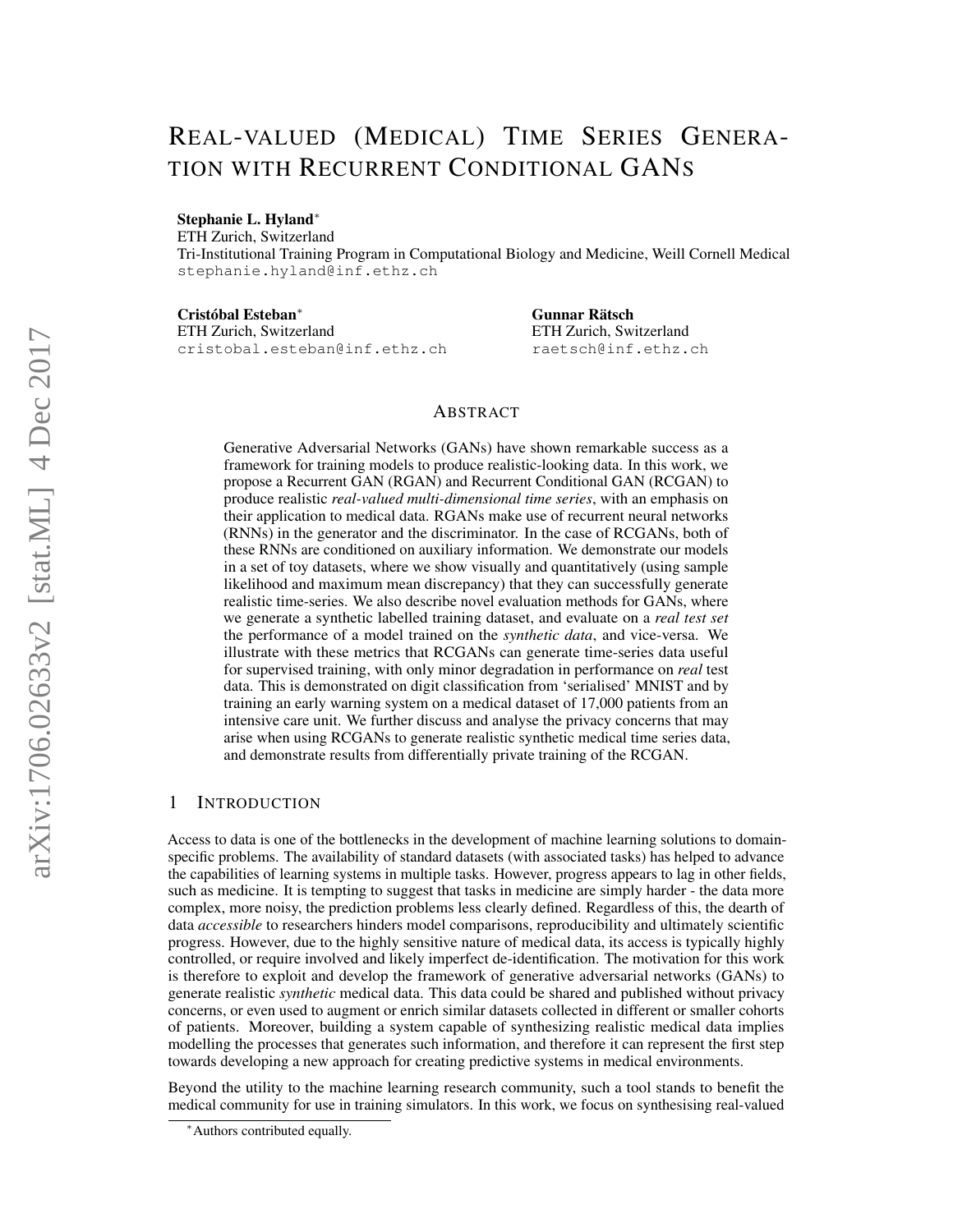time-series data as from an Intensive Care Unit (ICU). In ICUs, doctors have to make snap decisions under time pressure, where they cannot afford to hesitate. It is already standard in medical training to use simulations to train doctors, but these simulations often rely on hand-engineered rules and physical props. Thus, a model capable of generating diverse and realistic ICU situations could have an immediate application, especially when given the ability to condition on underlying 'states' of the patient.

The success of GANs in generating realistic-looking images [\(Radford et al., 2015;](#page-12-0) [Ledig et al.,](#page-11-0) [2016;](#page-11-0) [Gauthier, 2014;](#page-11-1) [Reed et al., 2016\)](#page-12-1) suggests their applicability for this task, however limited work has exploited them for generating *time-series* data. In addition, evaluation of GANs remains a largely-unsolved problem, with researchers often relying on visual evaluation of generated examples, an approach which is both impractical and inappropriate for multi-dimensional medical time series.

The primary contributions of this work are:

- 1. Demonstration of a method to generate real-valued sequences using adversarial training.
- 2. Showing novel approaches for evaluating GANs.
- 3. Generating synthetic medical time series data.
- 4. Empirical privacy analysis of both GANs and differential private GANs.

# 2 RELATED WORK

Since their inception in 2014 [\(Goodfellow et al., 2014\)](#page-11-2), the GAN framework has attracted significant attention from the research community, and much of this work has focused on image generation [\(Rad](#page-12-0)[ford et al., 2015;](#page-12-0) [Ledig et al., 2016;](#page-11-0) [Gauthier, 2014;](#page-11-1) [Reed et al., 2016\)](#page-12-1). Notably, [\(Choi et al., 2017\)](#page-11-3) designed a GAN to generate synthetic electronic health record (EHR) datasets. These EHRs contain binary and count variables, such as ICD-9 billing codes, medication, and procedure codes. Their focus on discrete-valued data and generating snapshots of a patient is complementary to our real-valued, time series focus. Future work could combine these approaches to generate multi-modal synthetic medical time-series data.

The majority of sequential data generation with GANs has focused on discrete tokens useful for natural language processing [\(Yu et al., 2016\)](#page-12-2), where an alternative approach based on Reinforcement Learning (RL) is used to train the GAN. We are aware of only one preliminary work using GANs to generate *continuous-valued* sequences, which aims to produce polyphonic music using a GAN with LSTM generator and discriminator [\(Mogren, 2016\)](#page-11-4). The primary differences are architectural: we do not use a bidirectional discriminator, and outputs of the generator are not fed back as inputs at the next time step. Moreover, we introduce also a conditional version of this Recurrent GAN.

Conditional GANs [\(Mirza & Osindero, 2014;](#page-11-5) [Gauthier, 2014\)](#page-11-1) condition the model on additional information and therefore allow us to direct the data generation process. This approach has been mainly used for image generation tasks [\(Radford et al., 2015;](#page-12-0) [Mirza & Osindero, 2014;](#page-11-5) [Antipov et al.,](#page-10-0) [2017\)](#page-10-0). Recently, Conditional GAN architectures have been also used in natural language processing, including translation [\(Yang et al., 2017\)](#page-12-3) and dialogue generation [\(Li et al., 2017\)](#page-11-6), where none of them uses an RNN as the preferred choice for the discriminator and, as previously mentioned, a RL approach is used to train the models due to the discrete nature of the data.

In this work, we also introduce some novel approaches to evaluate GANs, using the capability of the generated synthetic data to train supervised models. In a related fashion, a GAN-based semisupervised learning approach was introduced in [\(Salimans et al., 2016\)](#page-12-4). However, our goal is to generate data that can be used to train models for tasks that are unknown at the moment the GAN is trained.

We briefly explore the use of differentially private stochastic gradient descent [\(Abadi et al., 2016\)](#page-10-1) to produce a RGAN with stronger privacy guarantees, which is especially relevant for sensitive medical data. An alternate method would be to use the PATE approach [\(Papernot et al., 2016\)](#page-11-7) to train the discriminator. In this case, rather than introducing noise into gradients (as in [\(Abadi et al., 2016\)](#page-10-1)), a student classifier is trained to predict the noisy votes of an ensemble of teachers, each trained on disjoint sets of the data.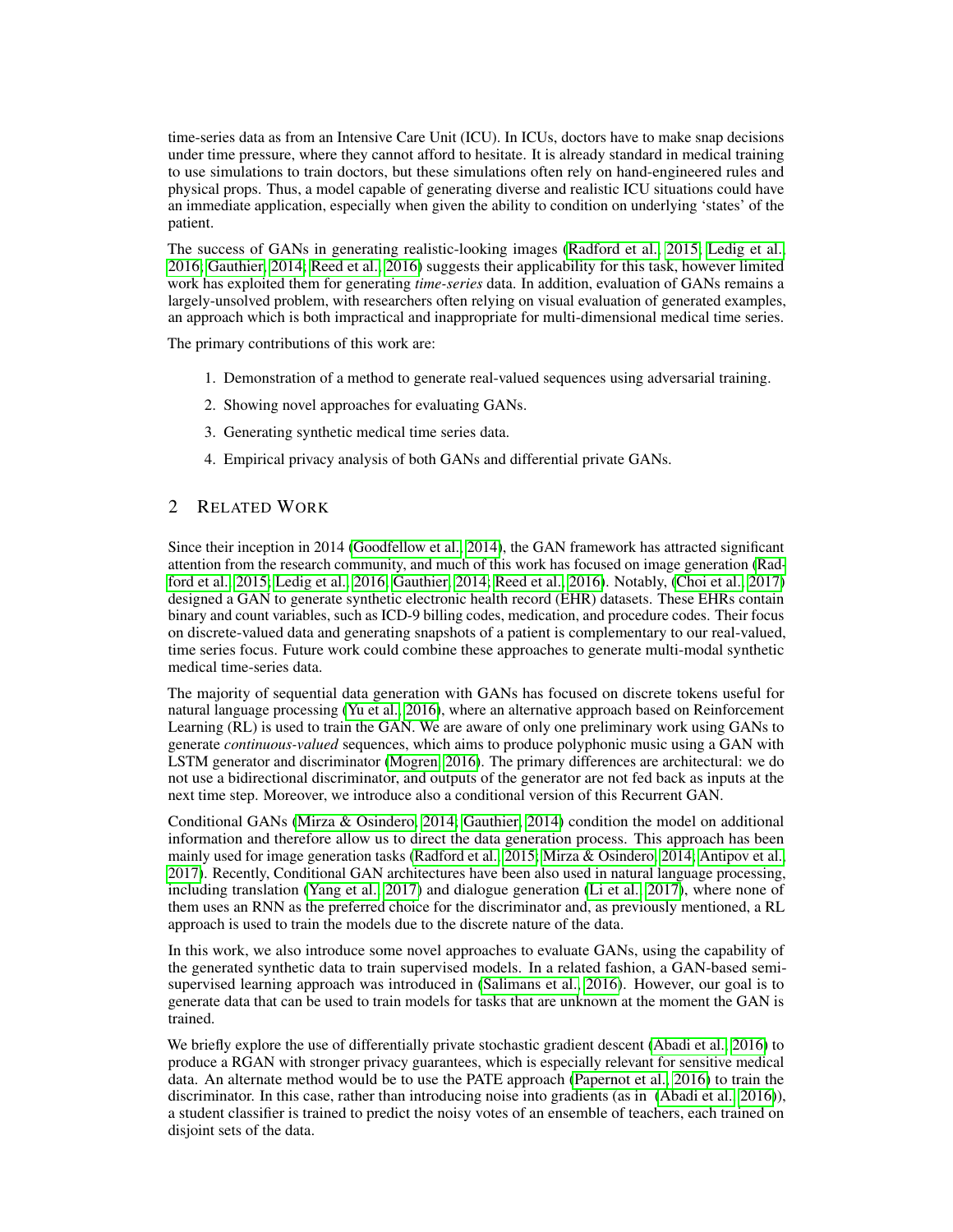# 3 MODELS: RECURRENT GAN AND RECURRENT CONDITIONAL GAN

The model presented in this work follows the architecture of a regular GAN, where both the generator and the discriminator have been substituted by recurrent neural networks. Therefore, we present a Recurrent GAN (RGAN), which can generate sequences of real-valued data, and a Recurrent Conditional GAN (RCGAN), which can generate sequences of real-value data subject to some conditional inputs. As depicted in Figure [1a,](#page-3-0) the generator RNN takes a different random seed at each time step, plus an additional input if we want to condition the generated sequence with additional data. In Figure [1b,](#page-3-0) we show how the discriminator RNN takes the generated sequence, together with an additional input if it is a RCGAN, and produces a classification as synthetic or real for each time step of the input sequence.

Specifically, the discriminator is trained to minimise the average negative cross-entropy between its predictions *per time-step* and the labels of the sequence. If we denote by  $RNN(X)$  the vector or matrix comprising the T outputs from a RNN receiving a sequence of T vectors  $\{\mathbf x_t\}_{t=1}^T$  ( $\mathbf x_t \in \mathbb{R}^d$ ), and by CE(a, b) the *average* cross-entropy between sequences a and b, then the discriminator loss for a pair  $\{X_n, \mathbf{y}_n\}$  (with  $X_n \in \mathbb{R}^{T \times d}$  and  $\mathbf{y}_n \in \{1, 0\}^T$ ) is:

$$
D_{\text{loss}}(X_n, \mathbf{y}_n) = -\text{CE}(\text{RNN}_D(X_n), \mathbf{y}_n)
$$

For real sequences,  $y_n$  is a vector of 1s, or 0s for synthetic sequences. In each training minibatch, the discriminator sees both real and synthetic sequences.

The objective for the generator is then to 'trick' the discriminator into classifying its outputs as true, that is, it wishes to minimise the (average) negative cross-entropy between the discriminator's predictions on *generated* sequences and the 'true' label, the vector of 1s (we write as 1);

$$
Gloss(Zn) = Dloss(RNNG(Zn), 1) = -CE(RNND(RNNG(Zn)), 1)
$$

Here  $Z_n$  is a sequence of T points  $\{z_t\}_{t=1}^T$  sampled *independently* from the latent/noise space Z, thus  $Z_n \in \mathbb{R}^{T \times m}$  since  $\mathbf{Z} = \mathbb{R}^m$ . Initial experimentation with non-independent sampling did not indicate any obvious benefit, but would be a topic for further investigation.

In this work, the architecture selected for both discriminator and generator RNNs is the LSTM [\(Hochreiter & Schmidhuber, 1997\)](#page-11-8).

In the conditional case (RCGAN), the inputs to each RNN are augmented with some conditional information  $c_n$  (for sample *n*, say) by concatenation at *each* time-step;

$$
\mathbf{z}_{nt} \rightarrow [\mathbf{z}_{nt}; \mathbf{c}_n] \qquad \mathbf{x}_{nt} \rightarrow [\mathbf{x}_{nt}; \mathbf{c}_n]
$$

In this way the RNN cannot discount the conditional information through forgetting.

Promising research into alternative GAN objectives, such as the Wasserstein GAN [\(Arjovsky et al.,](#page-10-2) [2017;](#page-10-2) [Gulrajani et al., 2017\)](#page-11-9) unfortunately do not find easy application to RGANs in our experiments. Enforcing the Lipschitz constraint on an RNN is a topic for further research, but may be aided by use of unitary RNNs [\(Arjovsky et al., 2016;](#page-10-3) [Hyland & Rätsch, 2017\)](#page-11-10).

All models and experiments were implemented in python with scikit-learn [\(Pedregosa et al., 2011\)](#page-11-11) and Tensorflow [\(Abadi et al., 2015\)](#page-10-4), and the code is available in a public git repository: <ANON>.

#### 3.1 EVALUATION

Evaluating the performance of a GAN is challenging. As illustrated in [\(Theis et al., 2015\)](#page-12-5) and [\(Wu](#page-12-6) [et al., 2016\)](#page-12-6), evaluating likelihoods, with Parzen window estimates [\(Wu et al., 2016\)](#page-12-6) or otherwise can be deceptive, and the generator and discriminator losses do not readily correspond to 'visual quality'. This nebulous notion of quality is best assessed by a human judge, but it is impractical and costly to do so. In the imaging domain, scores such as the Inception score [\(Salimans et al., 2016\)](#page-12-4) have been developed to aid in evaluation, and Mechanical Turk exploited to distribute the human labour. However, in the case of real-valued sequential data, is not always easy or even possible to visually evaluate the generated data. For example, the ICU signals with which we work in this paper, could look completely random to a non-medical expert.

Therefore, in this work, we start by demonstrating our model with a number of toy datasets that can be visually evaluated. Next, we use a set of quantifiable methods (description below) that can be used as an indicator of the data quality.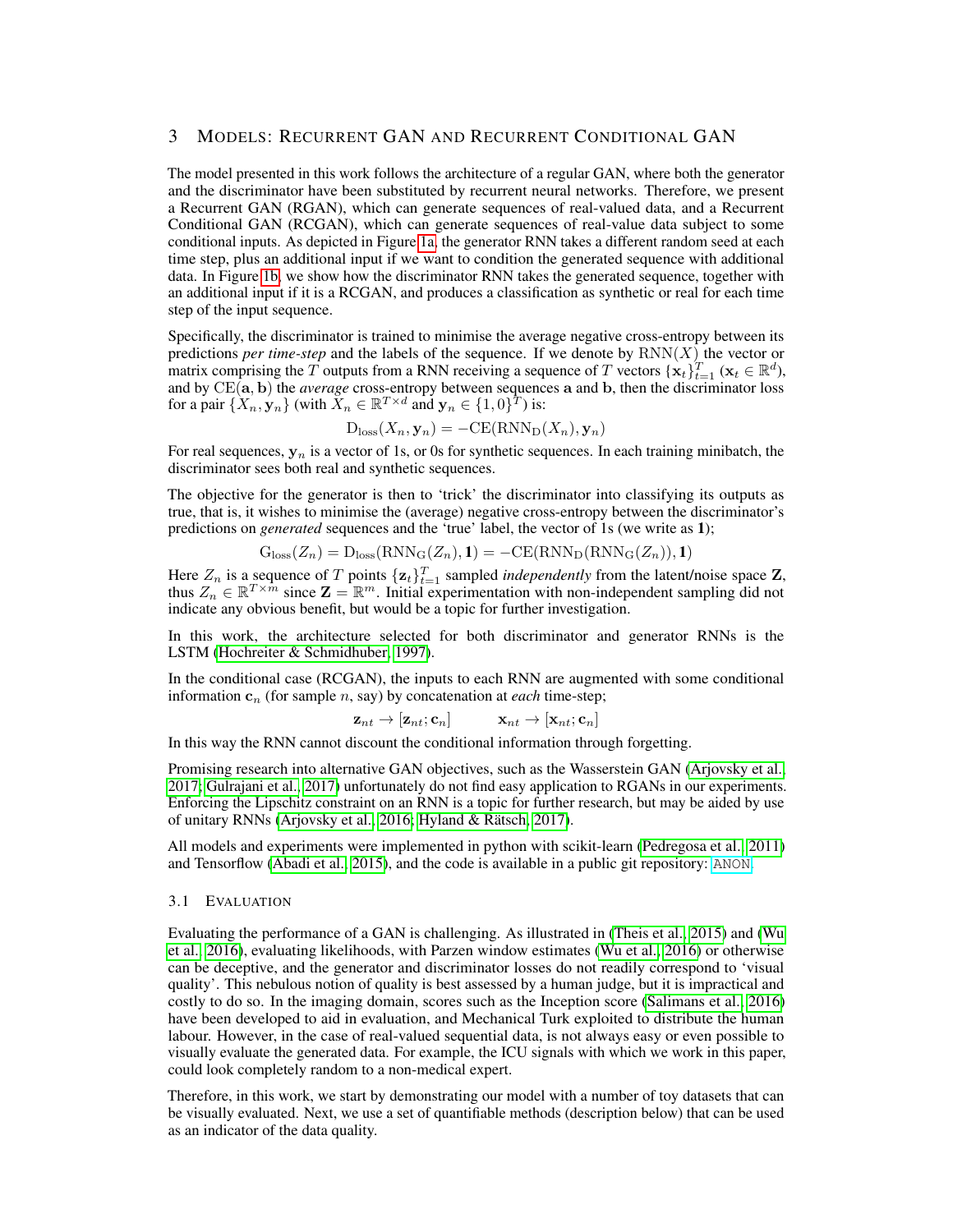<span id="page-3-0"></span>



(a) The generator RNN takes a different random seed at each temporal input, and produces a synthetic signal. In the case of the RCGAN, it also takes an additional

(b) The discriminator RNN takes real/synthetic sequences and produces a classification into real/synthetic for each time step. In the case of the RCGAN, it also takes an additional input on each time step that conditions the output.

Figure 1: Architecture of Recurrent GAN and Conditional Recurrent GAN models.

### <span id="page-3-1"></span>3.1.1 MAXIMUM MEAN DISCREPANCY

We consider a GAN successful if it implicitly learns the distribution of the true data. We assess this by studying the samples it generates. This is the ideal setting for maximum mean discrepancy (MMD) [\(Gretton et al., 2007\)](#page-11-12), and has been used as a training objective for generative moment matching networks [\(Li et al., 2015\)](#page-11-13). MMD asks if two sets of samples - one from the GAN, and one from the true data distribution, for example - were generated by the same distribution. It does this by comparing *statistics* of the samples. In practice, we consider the squared difference of the statistics between the two sets of samples (the  $MMD<sup>2</sup>$ ), and replace inner products between (functions of) the two samples by a kernel. Given a kernel  $K: X \times Y \to \mathbb{R}$ , and samples  $\{x_i\}_{i=1}^N$ ,  $\{y_j\}_{j=1}^M$ , and unbiased estimate of  $MMD<sup>2</sup>$  is:

$$
\widehat{\text{MMD}}_u^2 = \frac{1}{n(n-1)} \sum_{i=1}^n \sum_{j \neq i}^n K(x_i, x_j) - \frac{2}{mn} \sum_{i=1}^n \sum_{j=1}^m K(x_i, y_j) + \frac{1}{m(m-1)} \sum_{i=1}^m \sum_{j \neq i}^m K(y_i, y_j)
$$

Defining appropriate kernels between time series is an area of active research. However, much of the challenge arises from the need to align time series. In our case, the generated and real samples are already aligned by our fixing of the 'time' axis. We opt then to treat our time series as vectors (or matrices, in the multidimensional case) for comparisons, and use the radial basis function (RBF) kernel using the squared  $\ell_2$ -norm or Frobenius norm between vectors/matrices;  $K(x, y) = \exp(-\|x - y\|^2)(2\sigma^2)$ . To select an appropriate kernel bandwidth  $\sigma$  we maximise the estimator of the t-statistic of the power of the MMD test between two distributions [\(Sutherland et al.,](#page-12-7) [2016\)](#page-12-7);  $\hat{t} = \frac{\widehat{\text{MMD}}^2}{\sqrt{\hat{V}}}$ , where V is the asymptotic variance of the estimator of MMD<sup>2</sup>. We do this using

a split of the validation set during training - the rest of the set is used to calculate the  $MMD<sup>2</sup>$  using the optimised bandwidth. Following [\(Sutherland et al., 2016\)](#page-12-7), we define a mixed kernel as a sum of RBF kernels with two different  $\sigma s$ , which we optimise simultaneously. We find the MMD<sup>2</sup> to be more informative than either generator or discriminator loss, and correlates well with quality as assessed by visualising.

## 3.1.2 TRAIN ON SYNTHETIC, TEST ON REAL (TSTR)

We propose a novel method for evaluating the output of a GAN when a supervised task can be defined on the domain of the training data. We call it "Train on Synthetic, Test on Real" (TSTR). Simply put, we use a dataset generated by the GAN to train a model, which is then tested on a held-out set of true examples. This requires the generated data to have labels - we can either provide these to a conditional GAN, or use a standard GAN to generate them in addition to the data features. In this work we opted for the former, as we describe below. For using GANs to share synthetic 'de-identified'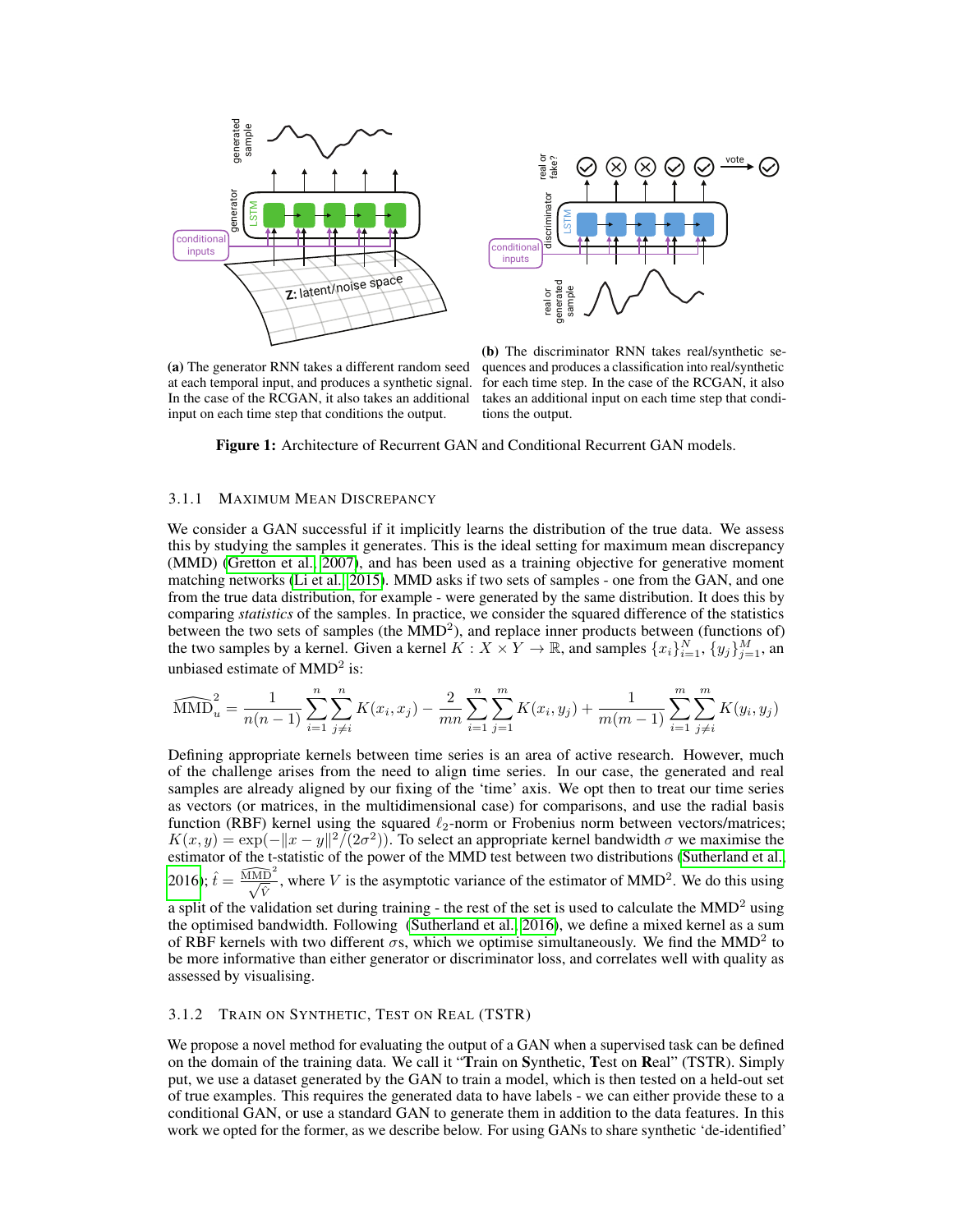data, this evaluation metric is ideal, because it demonstrates the ability of the synthetic data to be used for real applications. We present the pseudocode for this GAN evaluation strategy in Algorithm [1.](#page-4-0)

<span id="page-4-0"></span>Algorithm 1 (TSTR) Train on Synthetic, Test on Real

1:  $train, test = split(data)$ 2: discriminator,  $q$ enerator =  $train_GAN$ (train) 3: with labels from train: 4: synthetic = generator.generate\_synthetic(labels) 5: classifier=train\_classifier(synthetic, labels) 6: *If validation set available, optionally optimise GAN over classifier performance.* 7: with labels and features from test: 8:  $predictions = classifier.predict(features)$ 

9:  $TSTR\_score = score(predictions, labels)$ 

Train on Real, Test on Synthetic (TRTS): Similar to the TSTR method proposed above, we can consider the reverse case, called "Train on Real, Test on Synthetic" (TRTS). In this approach, we use real data to train a supervised model on a set of tasks. Then, we use the RCGAN to generate a synthetic test set for evaluation. In the case (as for MNIST) where the true classifier achieves high accuracy, this serves to act as an evaluation of the RCGAN's ability to generate convincing examples of the labels, and that the features it generates are realistic. Unlike the TSTR setting however, if the GAN suffers mode collapse, TRTS performance will not degrade accordingly, so we consider TSTR the more interesting evaluation.

## <span id="page-4-1"></span>4 LEARNING TO GENERATE REALISTIC SEQUENCES

To demonstrate the model's ability to generate 'realistic-looking' sequences in controlled environments, we consider several experiments on synthetic data. In the experiments that follow, unless otherwise specified, the synthetic data consists of sequences of length 30. We focus on the nonconditional model RGAN in this section.

## 4.1 SINE WAVES

The quality of generated sine waves are easily confirmed by visual inspection, but by varying the amplitudes and frequencies of the real data, we can create a dataset with nonlinear variations. We generate waves with frequencies in  $[1.0, 5.0]$ , amplitudes in  $[0.1, 0.9]$ , and random phases between  $[-\pi, \pi]$ . The left of Figure [2a](#page-5-0) shows examples of these signals, both real and generated (although they are hard to distinguish).

We found that, despite the absence of constraints to enforce semantics in the latent space (as in [\(Chen](#page-10-5) [et al., 2016\)](#page-10-5)), we could alter the frequency and phase of generated samples by varying the latent dimensions, although the representation was not 'disentangled', and one dimension of the latent space influenced multiple aspects of the signal.

At this point, we tried to train a recurrent version of the Variational Autoencoder (VAE) (Kingma  $\&$ [Welling, 2013\)](#page-11-14) with the goal of comparing its performance with the RGAN. We tried the implementation proposed in [\(Fabius & van Amersfoort, 2014\)](#page-11-15), which is arguably the most straightforward solution to implement a Recurrent Variational Autoencoder (RVAE). It consists of replacing the encoder and decoder of a VAE with RNNs, and then using the last hidden state of the encoder RNN as the encoded representation of the input sequence. After performing the reparametrization trick, the resulting encoded representation is used to initialize the hidden state of the decoder RNN. Since in this simple dataset all sequences are of the same length, we also tried an alternative approach in which the encoding of the input sequence is computed as the concatenation of all the hidden states of the encoder RNN. Using these architechtures, we were only capable of generating sine waves with inconsistent amplitudes and frequencies, with a quality clearly inferior than the ones produced by the RGAN. The source code to reproduce these experiments is included in the git repository mentioned before. We believe that this approach needs further research, specially for the task of generating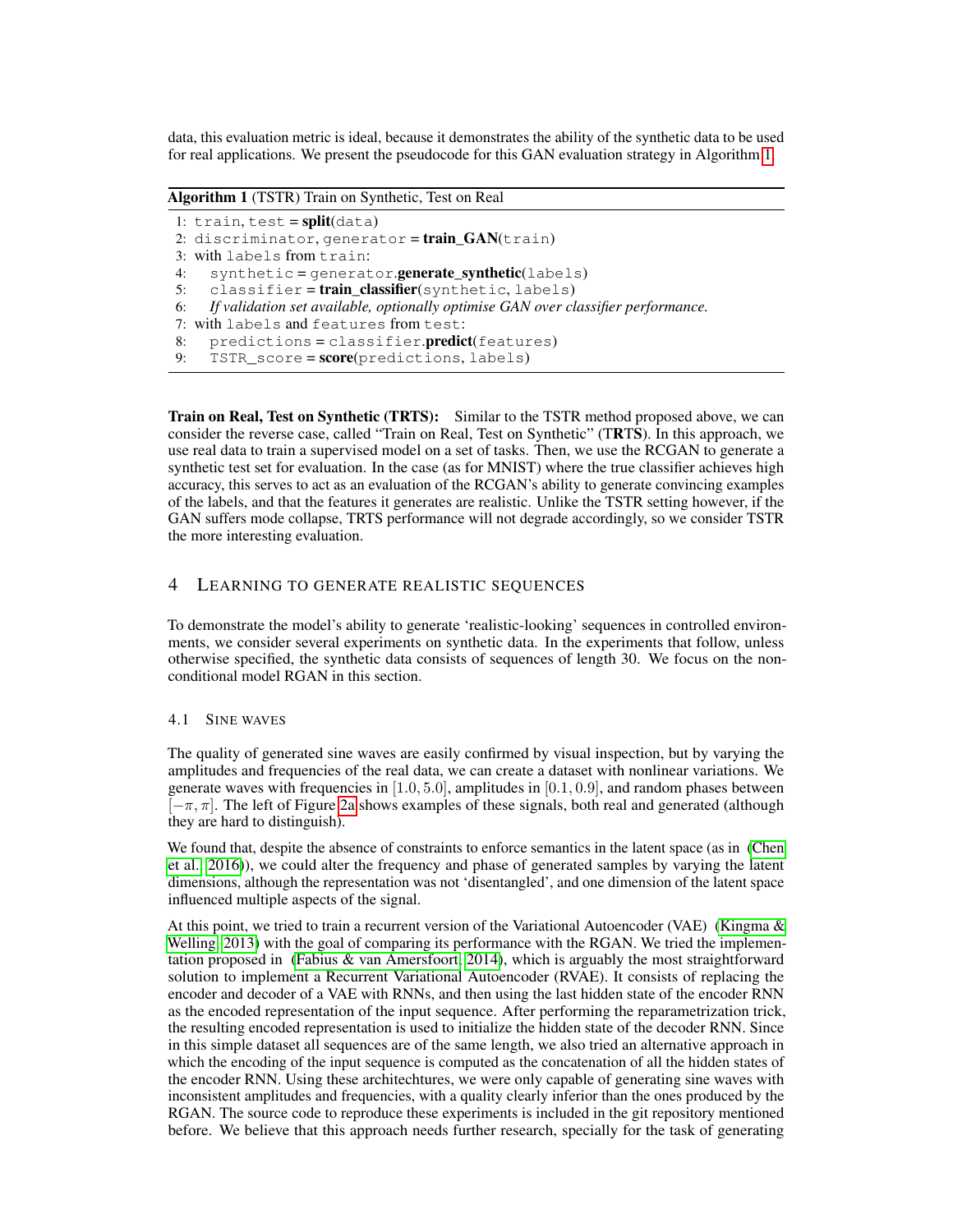<span id="page-5-1"></span>

|             |                   | <b>Table 1:</b> Scores obtained by a convolutional neural network when: a) |  |  |  |  |  |
|-------------|-------------------|----------------------------------------------------------------------------|--|--|--|--|--|
|             | Accuracy          | trained and tested on real data, b) trained on synthetic and tested on     |  |  |  |  |  |
| Real        | $0.991 + 0.001$   | real data, and c) trained on real and tested on synthetic. In all cases,   |  |  |  |  |  |
| <b>TSTR</b> | $0.975 \pm 0.002$ | early stopping and (in the case of the synthetic data) epoch selection     |  |  |  |  |  |
| <b>TRTS</b> | $0.988 \pm 0.005$ | were determined using a validation set.                                    |  |  |  |  |  |
|             |                   |                                                                            |  |  |  |  |  |

labeled data that will be presented later in this paper, which we also failed to accomplish with the RVAE so far.

#### 4.2 SMOOTH FUNCTIONS

Sine waves are simple signals, easily reproduced by the model. In our ultimate medical application, we wish the model to reproduce complex physiological signals which may not follow simple dynamics. We therefore consider the harder task of learning arbitrary smooth signals. Gaussian processes offer a method to sample values of such smooth functions. We use a RBF kernel with to specify a GP with zero-valued mean function. We then draw 30 equally-spaced samples. This amounts to a single draw from a multivariate normal distribution with covariance function given by the RBF kernel evaluated on a grid of equally-spaced points. In doing so, we have specified exactly the probability distribution generated the true data, which enables us to evaluate generated samples under this distribution. The right of Figure [2a](#page-5-0) shows examples (real and generated) of this experiment. The main feature of the real and generated time series is that they exhibit smoothness with local correlations, and this is rapidly captured by the RGAN.

Because we have access to the data distribution, in Figure [3](#page-6-0) we show how the average (log) likelihood of a set of *generated* samples increases under the data distribution during training. This is an imperfect measure, as it is blind to the *diversity* of the generated samples - the oft-observed mode collapse, or 'Helvetica Scenario' [\(Goodfellow et al., 2014\)](#page-11-2) of GANs - hence we prefer the MMD<sup>2</sup> measure (see Figure [3\)](#page-6-0). It is nonetheless encouraging to observe that, although the GAN objective is unaware of the underlying data distribution, the likelihood of the generated samples improves with training.

#### <span id="page-5-2"></span>4.3 MNIST AS A TIME SERIES

The MNIST hand-written digit dataset is ubiquitous in machine learning research. Accuracy on MNIST digit classification is high enough to consider the problem 'solved', and generating MNIST digits seems an almost trivial task for traditional GANs. However, generating MNIST sequentially is less commonly done (notable examples are PixelRNN [\(Oord et al., 2016\)](#page-11-16), and the serialisation of MNIST in the long-memory RNN literature [\(Le et al., 2015\)](#page-11-17)). To serialise MNIST, each  $28 \times 28$ digit forms a 784-dimensional vector, which is a sequence we can aim to generate with the RGAN. This gives the added benefit of producing samples we can easily assess visually.

To make the task more tractable and to explore the RGAN's ability to generate *multivariate* sequences, we treat each 28x28 image as a sequence of 28, 28-dimensional outputs. We show two types of

<span id="page-5-0"></span>



(a) Examples of real (coloured, top) and generated (black, lower two lines) samples.

(b) Left top: real MNIST digits. Left bottom: unrealistic digits generated at epoch 27. Right: digits with minimal distortion generated at epoch 100.

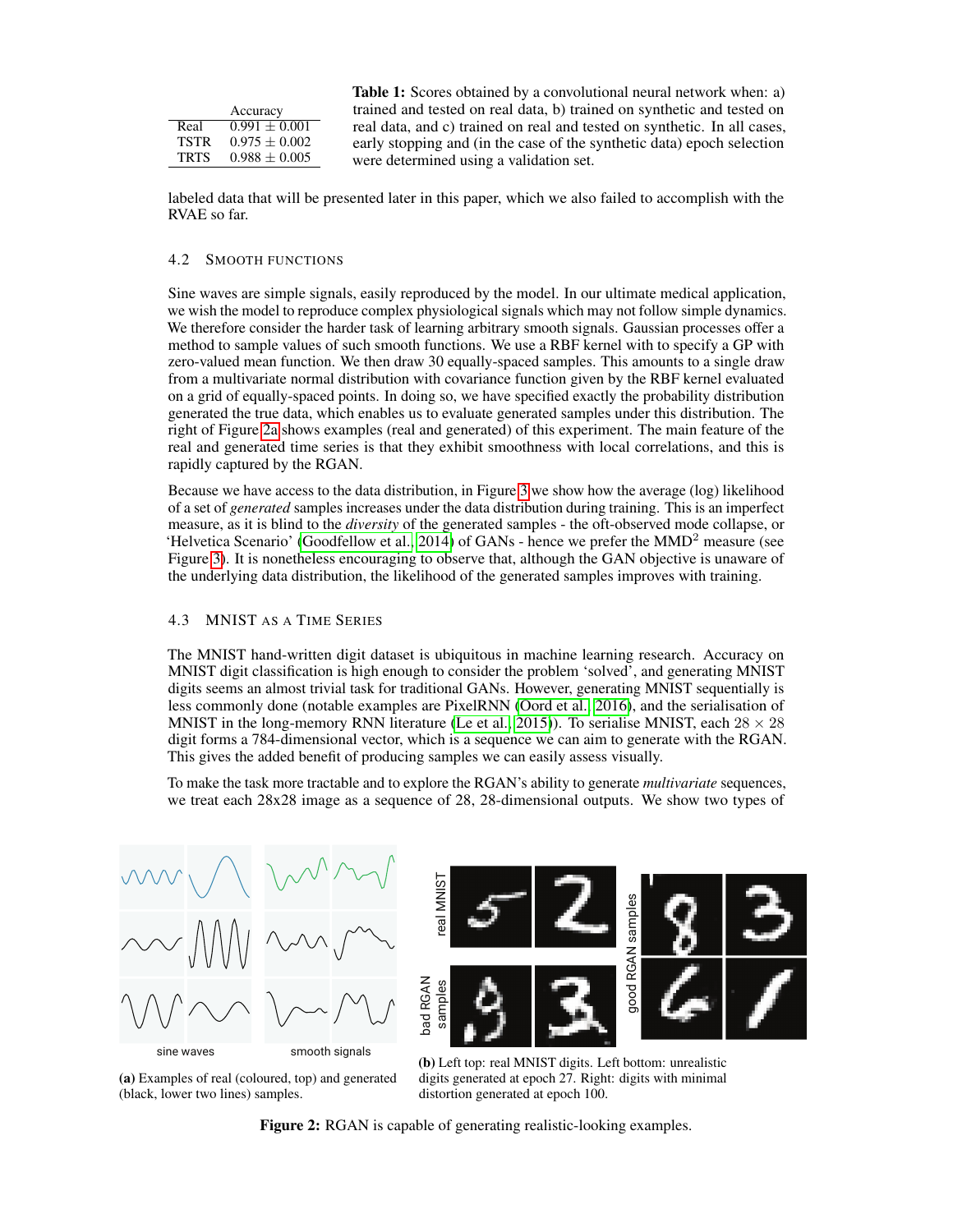<span id="page-6-0"></span>

Figure 3: Trace of generator (dotted), discriminator (solid) loss, MMD<sup>2</sup> score and log likelihood of generated samples under the data distribution during training for RGAN generating smooth sequences (output in Figure [2a.](#page-5-0))



Figure 4: Back-projecting training examples into the latent space and linearly interpolating them produces smooth variation in the sample space. Top plot shows sample-space distance from top (green, dashed) sample to bottom (orange, dotted). Distance measure is RBF kernel with bandwidth chosen as median pairwise distance between training samples. The original training examples are shown in dotted lines in the bottom and second-from-top plots.

experiment with this dataset. In the first one, we train a RGAN to generate MNIST digits in this sequential manner. Figure [2b](#page-5-0) demonstrates how realistic the generated digits appear.

For the second experiment, we downsample the MNIST digits to 14x14 pixels, and consider the first three digits (0, 1, and 2). With this data we train a RCGAN and subsequently perform the TSTR (and TRTS) evaluations explained above, for the task of classifying the digits. That is, for the TSTR evaluation, we generate a synthetic dataset using the GAN, using the real training labels as input. We then train a classifier (a convolutional neural network) on this data, and evaluate its performance on the real held-out test set. Conversely, for TRTS we train a classifier on the real data, and evaluate it on a synthetic test dataset generated by the GAN. Results of this experiment are show in Table [1.](#page-5-1) To obtain error bars on the accuracies reported, we trained the RCGAN five times with different random initialisations. The TSTR result shows that the RCGAN generates synthetic datasets realistic enough to train a classifier which then achieves high performance on real test data. The TRTS result shows that the synthetic examples in the test set match their labels to a high degree, given the accuracy of the classifier trained on real data is very high.

# 5 LEARNING TO GENERATE REALISTIC ICU DATA

One of the main goals of this paper is to build a model capable of generating realistic medical datasets, and specifically ICU data. For this purpose, we based our work on the recently-released Philips eICU database<sup>[1](#page-6-1)</sup>. This dataset was collected by the critical care telehealth program provided by Philips. It contains around 200,000 patients from 208 care units across the US, with a total of 224,026,866 entries divided in 33 tables.

From this data, we focus on generating the four most frequently recorded, regularly-sampled variables measured by bedside monitors: oxygen saturation measured by pulse oximeter (SpO2), heart rate (HR), respiratory rate (RR) and mean arterial pressure (MAP). In the eICU dataset, these variables are measured every five minutes. To reduce the length of the sequences we consider, we downsample to one measurement every fifteen minutes, taking the median value in each window. This greatly speeds up the training of our LSTM-based GAN while still capturing the relevant dynamics of the data.

In the following experiments, we consider the *beginning* of the patient's stay in the ICU, considering this a critical time in their care. We focus on the first 4 hours of their stay, which results in 16 measurements of each variable. While medical data is typically fraught with missing values, in this work we circumvented the issue by discarding patients with missing data (after downsampling). After preprocessing the data this way, we end up with a cohort of 17,693 patients. Most restrictive was the requirement for non-missing MAP values, as these measurements are taken invasively.

<span id="page-6-1"></span><sup>1</sup><https://eicu-crd.mit.edu/>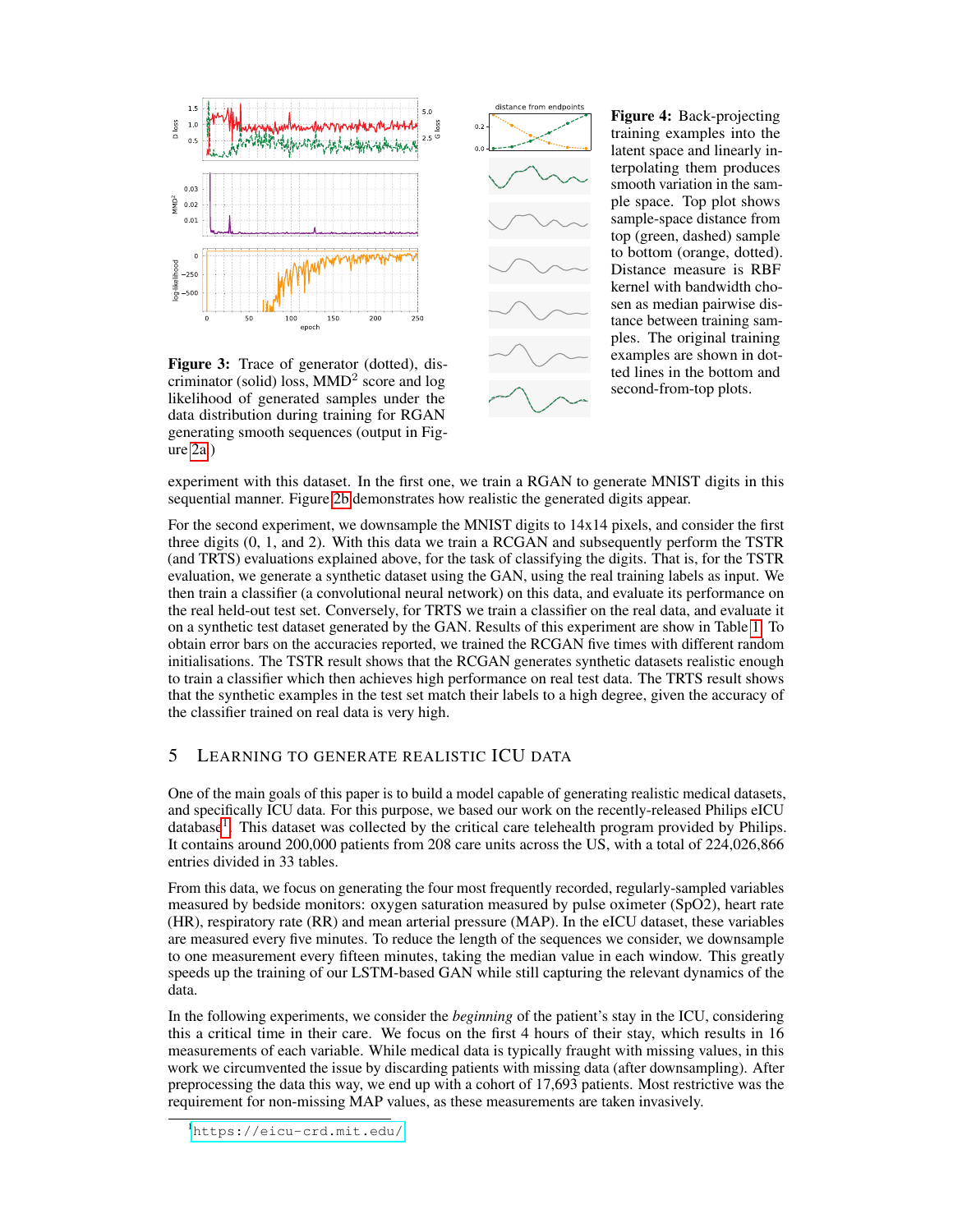<span id="page-7-0"></span>

|              |                      |         | SpO2 < 95           |         | HR < 70                                |                       | HR > 100                               |                     |                   |  |
|--------------|----------------------|---------|---------------------|---------|----------------------------------------|-----------------------|----------------------------------------|---------------------|-------------------|--|
|              |                      | real    | $0.9587 \pm 0.0004$ |         |                                        | $0.9908 \pm 0.0005$   |                                        | $0.9919 \pm 0.0002$ |                   |  |
|              | <b>AUROC</b>         | TSTR    | $0.88 \pm 0.01$     |         | $0.96 \pm 0.01$<br>$0.9855 \pm 0.0002$ |                       | $0.95 \pm 0.01$<br>$0.9778 \pm 0.0002$ |                     |                   |  |
|              |                      | real    | $0.9059 \pm 0.0005$ |         |                                        |                       |                                        |                     |                   |  |
|              | TSTR<br><b>AUPRC</b> |         | $0.66 \pm 0.02$     |         | $0.90 \pm 0.02$                        |                       | $0.84 \pm 0.03$                        |                     |                   |  |
|              |                      | random  | 0.16                |         |                                        | 0.26                  | 0.18                                   |                     |                   |  |
|              |                      | RR < 13 |                     | RR > 20 |                                        | $\overline{MAP}$ < 70 |                                        | MAP > 110           |                   |  |
|              |                      |         |                     |         |                                        |                       |                                        |                     |                   |  |
| <b>AUROC</b> | real                 |         | $0.9735 + 0.0001$   |         | $0.963 + 0.001$                        |                       | $0.9717 + 0.0001$                      |                     | $0.960 + 0.001$   |  |
|              | <b>TSTR</b>          |         | $0.86 \pm 0.01$     |         | $0.84 \pm 0.02$                        |                       | $0.875 \pm 0.007$                      |                     | $0.87 \pm 0.04$   |  |
|              | real                 |         | $0.9557 \pm 0.0002$ |         | $0.891 + 0.001$                        |                       | $0.9653 \pm 0.0001$                    |                     | $0.8629 + 0.0007$ |  |
| <b>AUPRC</b> | <b>TSTR</b>          |         | $0.73 \pm 0.02$     |         | $0.50 \pm 0.06$                        |                       | $0.82 \pm 0.02$                        |                     | $0.42 \pm 0.07$   |  |
|              | random               |         | 0.26                | 0.1     |                                        | 0.39                  |                                        | 0.05                |                   |  |

Table 2: Performance of random forest classifier for eICU tasks when trained with real data and when trained with synthetic data (test set is real), including random prediction baselines. AUPRC stands for area under the precision-recall curve, and AUROC stands for area under ROC curve. Italics denotes those tasks whose performance were optimised in cross-validation.

## <span id="page-7-1"></span>5.1 TSTR TASKS IN EICU

The data generated in a ICU is complex, so it is challenging for non-medical experts to spot patterns or trends on it. Thus, one plot showing synthetic ICU data would not provide enough information to evaluate its actual similarity to the real data. Therefore, we evaluate the performance of the ICU RCGAN using the TSTR method.

To perform the TSTR evaluation, we need a supervised task (or tasks) on the data. A relevant question in the ICU is whether or not a patient will become 'critical' in the near future - a kind of early warning system. For a model generating dynamic time-series data, this is especially appropriate, as *trends* in the data are likely most predictive. Based on our four variables (SpO2, HR, RR, MAP) we define 'critical thresholds' and generate binary labels of whether or not that variable will exceed the threshold in the next hour of the patient's stay - that is, between hour 4 and 5, since we consider the first four hours 'observed'. The thresholds are shown in the columns of Table [2.](#page-7-0) There is no upper threshold for SpO2, as it is a percentage with 100% denoting ideal conditions.

As for MNIST, we 'sample' labels by drawing them from the real data labels, and use these as conditioning inputs for the RCGAN. This ensures the label distribution in the synthetic dataset and the real dataset is the same, respecting the fact that the labels are not independent (a patient is unlikely to simultaneously suffer from high and low blood pressure).

Following Algorithm [1,](#page-4-0) we train the RCGAN for 1000 epochs, saving one version of the dataset every 50 epochs. Afterwards, we evaluate the synthetic data using TSTR. We use cross validation to select the best synthetic dataset based on the classifier performance, but since we assume that it might be also used for unknown tasks, we use only 3 of the 7 tasks of interest to perform this cross validation step (denoted in italics in Table [2\)](#page-7-0). The results of this experiment are presented in Table [2,](#page-7-0) which compares the performance achieved by a random forest classifier that has been trained to predict the 7 tasks of interest, in one experiment with real data and in a different experiment with the synthetically generated data.

# <span id="page-7-2"></span>6 IS THE GAN JUST MEMORISING THE TRAINING DATA?

One explanation for the TSTR performance in MNIST and eICU could be that the GAN is simply "memorising" the training data and reproducing it. If this were the case, then the (potentially private) data used to train the GAN would be leaked, raising privacy concerns when used on sensitive medical data. It is key that the training data for the model should not be recoverable by an adversary. In addition, while the typical GAN objective incentivises the generator to reproduce training examples, we hope that it does not overfit to the training data, and learn an implicit distribution which is peaked at training examples, and negligible elsewhere.

To answer this question we perform three tests - one qualitative, two statistical, outlined in the following subsections. While these evaluations are empirical in nature, we still believe that the proposed and tested privacy evaluation measures can be very useful to quickly check privacy properties of RGAN generated data – but without strong privacy guarantees.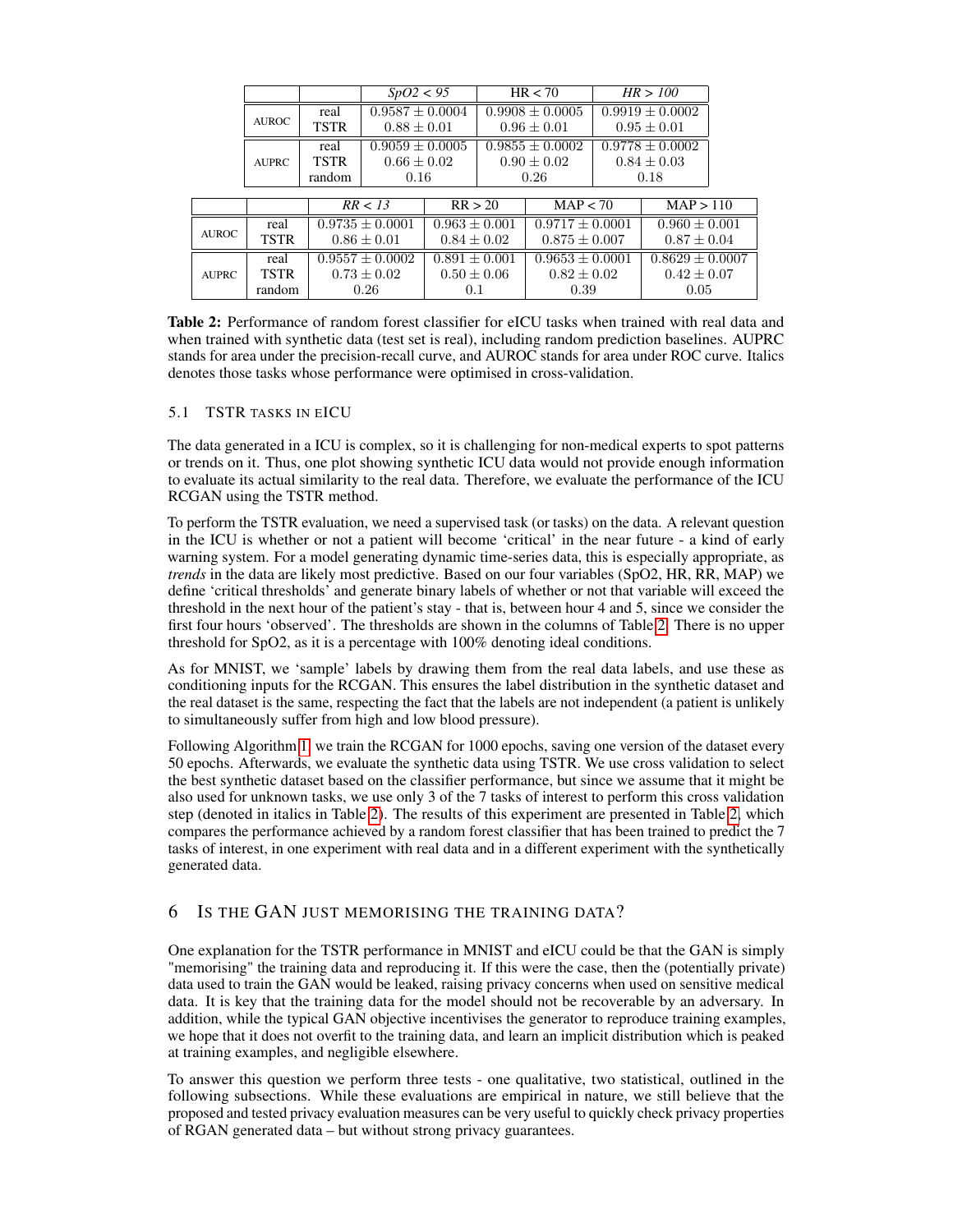#### <span id="page-8-0"></span>6.1 COMPARING THE DISTRIBUTION OF RECONSTRUCTION ERRORS

To test if the generated samples look "too similar" to the training set, we could generate a large number of samples and calculate the distance to the nearest neighbour (in the training set) to each generated sample. We could compare the distribution of these distances with those comparing the generated samples and a held-out test set. However, to get an accurate estimate of the distances, we may need to generate many samples, and correspondingly calculate many pairwise distances. Instead, we *intentionally generate* the nearest neighbour to each training (or test) set point, and then compare the distances.

We generate these nearest neighbours by minimising the reconstruction error between target  $y$  and the generated point;  $\mathcal{L}_{recon(y)}(Z) = 1 - K(G(Z), y)$  where K is the RBF kernel described in Section [3.1.1,](#page-3-1) with bandwidth  $\sigma$  chosen using the median heuristic [\(Bounliphone et al., 2015\)](#page-10-6). We find  $Z$  by minimising the error until approximate convergence (when the gradient norm drops below a threshold).

We can then ask if we can distinguish the *distribution* of reconstruction errors for different input data. Specifically, we ask if we can distinguish the distribution of errors between the training set and the test set. The intuition is that if the model has "memorised" training data, it will achieve identifiably lower reconstruction errors than with the test set. We use the Kolmogorov-Smirnov two-sample test to test if these distributions differ. For the RGAN generating sine waves, the p-value is  $0.2 \pm 0.1$ , for smooth signals it is  $0.09 \pm 0.04$ , and for the MNIST experiment shown in Figure [2b](#page-5-0) it is  $0.38 \pm 0.06$ . For the MNIST trained with RCGAN (TSTR results in Table [1\)](#page-5-1), the p-value is  $0.57 \pm 0.18$ . We conclude that the distribution of reconstruction errors is not significantly different between training and test sets in any of these cases, and that the model does not appear to be biased towards reconstructing training set examples.

#### 6.2 INTERPOLATION

Suppose that the model has overfit (the implicit distribution is highly peaked in the region of training examples), and most points in latent space map to (or near) training examples. If we take a smooth path in the latent space, we expect that at each point, the corresponding generated sample will have the appearance of the "closest" (in latent space) training example, with little variation until we reach the attractor basin of another training example, at which point the samples switch appearance.

We test this qualitatively as follows: we sample a pair of training examples (we confirm by eye that they don't look "too similar"), and then "back-project" them into the latent space to find the closest corresponding latent point, as described above. We then linearly interpolate between those latent points, and produce samples from the generator at each point. Figure [4](#page-6-0) shows an example of this procedure using the "smooth function" dataset. The samples show a clear incremental variation between start and input sequences, contrary to what we would expect if the model had simply memorised the data.

## 6.3 COMPARING THE GENERATED SAMPLES

Rather than using a nearest-neighbours approach (as in Section [6.1\)](#page-8-0), we can use the MMD three-sample test [\(Bounliphone et al., 2015\)](#page-10-6) to compare the full set of generated samples. With  $X$  being the generated samples,  $Y$  and  $Z$  being the test and training set respectively, we ask if the MMD between X and Y is less than the MMD between X and Z. The test is constructed in this way because we expect that if the model *has* memorised the training data, that the MMD between the synthetic data and the training data will be significantly lower than the MMD between the synthetic data and test data. In this case, the hypothesis that  $MMD(synthetic, test) \leq MMD(synthetic, train)$  will be false. We are therefore testing (as in Section [6.1\)](#page-8-0) if our null hypothesis (that the model has *not* memorised the training data) can be rejected. The average p-values we observed were: for the eICU data in Section [5.1:](#page-7-1)  $0.40 \pm 0.05$ , for MNIST data in Section [4.3:](#page-5-2)  $0.47 \pm 0.16$ , for sine waves:  $0.41 \pm 0.07$ , for smooth signals:  $0.07 \pm 0.04$ , and for the higher-resolution MNIST RGAN experiments in Section [4:](#page-4-1)  $0.59 \pm 0.12$  (before correction for multiple hypothesis testing). We conclude that we cannot reject the null hypothesis that the MMD between the synthetic set and test set is at most as large as the MMD between the synthetic set and training set, indicating that the synthetic samples do not look more similar to the training set than they do to the test set.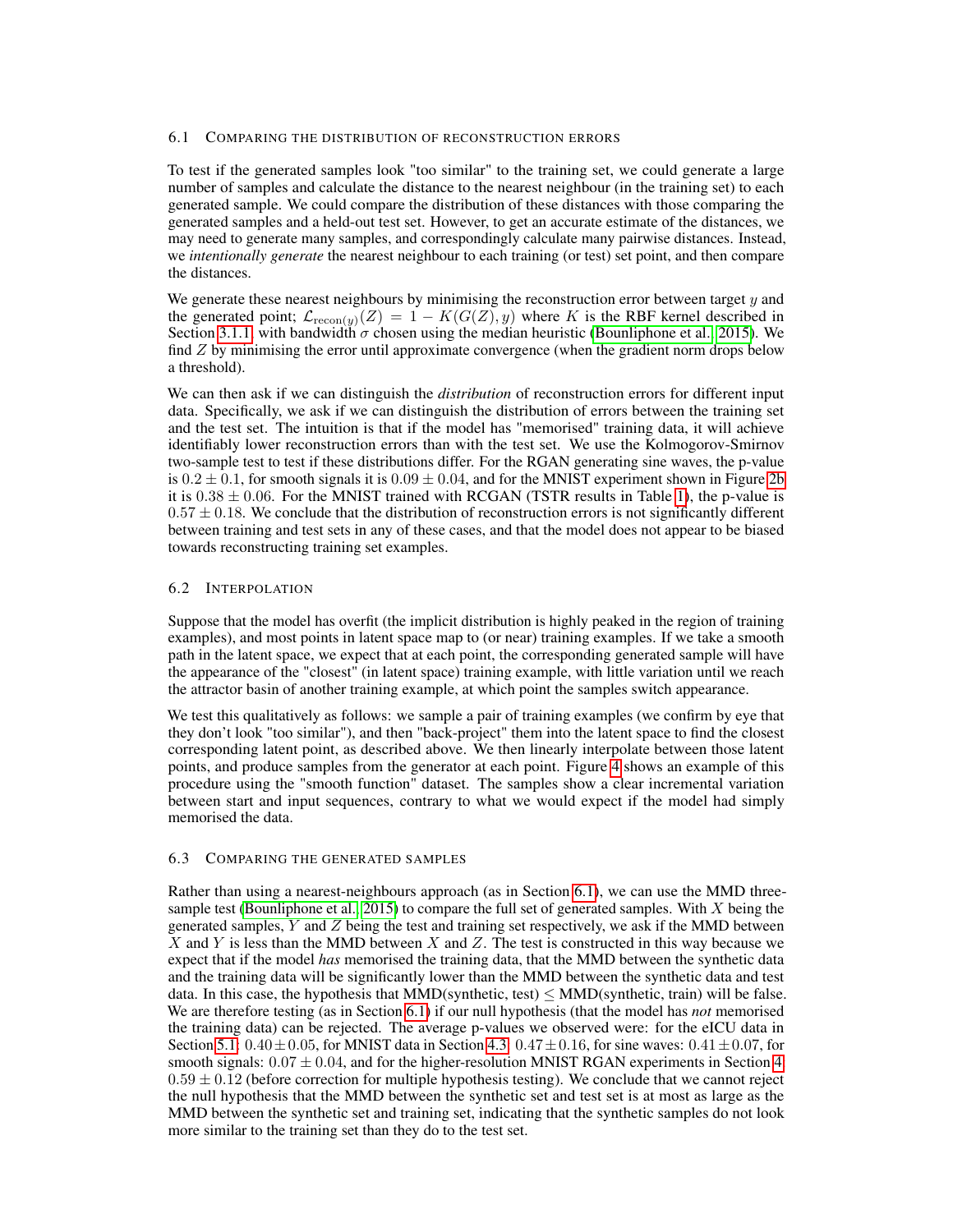# 7 TRAINING RGANS WITH DIFFERENTIAL PRIVACY

Although the analyses described in Section [6](#page-7-2) indicate that the GAN is not preferentially generating training data points, we are conscious that medical data is often highly sensitive, and that privacy breaches are costly. To move towards stronger guarantees of privacy for synthetic medical data, we investigated the use of a differentially private training procedure for the GAN. Differential privacy is concerned with the influence of the presence or absence of individual records in a database. Intuitively, differential privacy places bounds on the probability of obtaining the same result (in our case, an instance of a trained GAN) given a small perturbation to the underlying dataset. If the training procedure guarantees  $(\epsilon, \delta)$  differential privacy, then given two 'adjacent' datasets (differing in one record)  $D, D',$ 

$$
P[\mathcal{M}(D) \in S] \le e^{\epsilon} P[\mathcal{M}(D') \in S] + \delta \tag{1}
$$

where  $\mathcal{M}(D)$  is the GAN obtained from training on D, S is any subset of possible outputs of the training procedure (any subset of possible GANs), and the probability  $P$  takes into account the randomness in the procedure  $\mathcal{M}(D)$ . Thus, differential privacy requires that the distribution over GANs produced by M must vary 'slowly' as D varies, where  $\epsilon$  and  $\delta$  bound this 'slowness'. Inspired by a recent preprint [\(Beaulieu-Jones et al., 2017\)](#page-10-7), we apply the differential private stochastic gradient descent (DP-SGD) algorithm of [\(Abadi et al., 2016\)](#page-10-1) to the discriminator (as the generator does not 'see' the private data directly). For further details on the algorithm (and the above definition of differential privacy), we refer to [\(Abadi et al., 2016\)](#page-10-1) and [\(Dwork et al., 2006\)](#page-11-18).

In practice, DP-SGD operates by clipping *per-example* gradients and adding noise in batches. This means the signal obtained from *any individual example* is limited, providing differential privacy. Some privacy budget is 'spent' every time the training procedure calculates gradients for the discriminator, which enables us to evaluate the effective values of  $\epsilon$  and  $\delta$  throughout training. We use the moments accountant method from [\(Abadi et al., 2016\)](#page-10-1) to track this privacy spending. Finding hyperparameters which yield both acceptable privacy and realistic GAN samples proved challenging. We focused on the MNIST and eICU tasks with RCGAN, using the TSTR evaluation.

For MNIST, we clipped gradients to 0.05 and added Gaussian noise with mean zero and standard deviation  $0.05 \times 2$ . For  $\epsilon = 1$  and  $\delta \leq 1.8 \times 10^{-3}$ , we achieved an accuracy of 0.75±0.03. Sacrificing more privacy, with  $\epsilon = 2$  and  $\delta \leq 2.5 \times 10^{-4}$ , the accuracy is 0.77 $\pm$ 0.03. These results are far below the performance reported by the non-private GAN (Table [1\)](#page-5-1), highlighting the compounded difficulty of generating a realistic dataset while maintaining privacy. For comparison, in [\(Abadi et al., 2016\)](#page-10-1) they report an accuracy of 0.95 for training an MNIST classifier (on the full task) on a real dataset in a differentially private manner. (Please note, however, that our GAN model had to solve the more challenging task of modeling digits as a time series.)

For eICU, the results are shown in Table [3.](#page-10-8) For this case, we clipped gradients to 0.1 and added noise with standard deviation  $0.1 \times 2$ . In surprising contrast to our findings on MNIST, we observe that performance on the eICU tasks remains high with differentially private training, even for a stricter privacy setting ( $\epsilon = 0.5$  and  $\delta \leq 9.8 \times 10^{-3}$ ). Visual assessment of samples generated by the differentially-private GAN indicate that while it is prone to producing less-realistic sequences, the mistakes it introduces appear to be unimportant for the tasks we consider. In particular, the DP-GAN produces more extreme-valued sequences, but as the tasks are to predict extreme values, it may be that the most salient part of the sequence is preserved. The possibility to introduce privacy-preserving noise which nonetheless allows for the training of downstream models suggests interesting directions of research in the intersection of privacy and GANs.

## 8 CONCLUSION

We have described, trained and evaluated a recurrent GAN architecture for generating real-valued sequential data, which we call RGAN. We have additionally developed a conditional variant (RCGAN) to generate synthetic *datasets*, consisting of real-valued time-series data with associated labels. As this task poses new challenges, we have presented novel solutions to deal with evaluation and questions of privacy. By generating labelled training data - by conditioning on the labels and generating the corresponding samples, we can evaluate the quality of the model using the 'TSTR technique', where we train a model on the synthetic data, and evaluate it on a real, held-out test set. We have demonstrated this approach using 'serialised' multivariate MNIST, and on a dataset of real ICU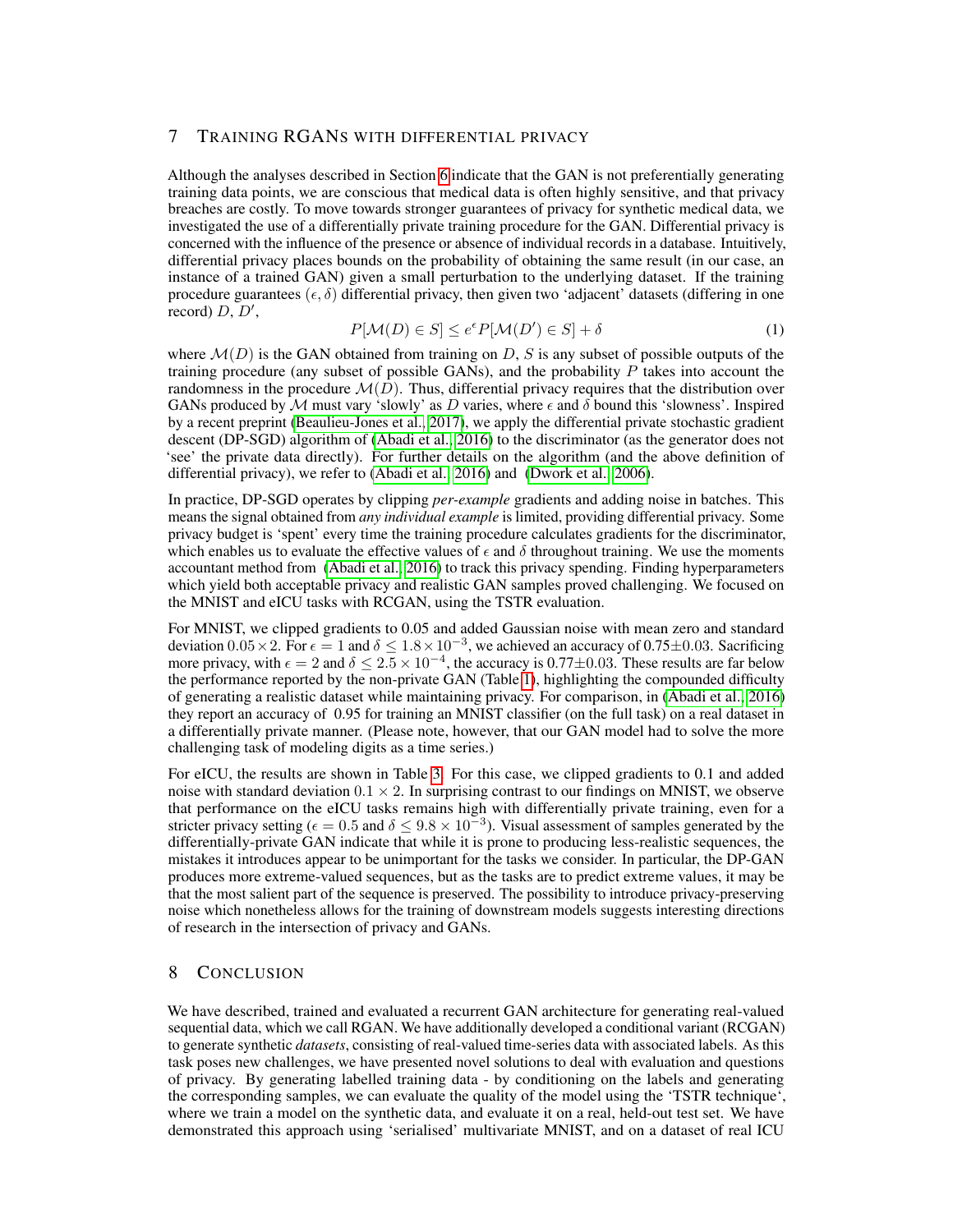<span id="page-10-8"></span>

|              |                                     |                                |                 |                   | SpO2 < 95         |                 | HR < 70                      |                 | HR > 100                      |  |
|--------------|-------------------------------------|--------------------------------|-----------------|-------------------|-------------------|-----------------|------------------------------|-----------------|-------------------------------|--|
|              | <b>AUROC</b>                        | TSTR (DP)                      |                 | $0.859 \pm 0.004$ |                   | $0.86 \pm 0.01$ |                              | $0.90 \pm 0.01$ |                               |  |
|              | TSTR (DP)<br><b>AUPRC</b><br>random |                                |                 |                   | $0.582 \pm 0.008$ | $0.77 \pm 0.03$ |                              | $0.75 \pm 0.03$ |                               |  |
|              |                                     |                                |                 | 0.16              |                   | 0.27            |                              | 0.16            |                               |  |
|              |                                     |                                | RR < 13         |                   | RR > 20           |                 | $\overline{\text{MAP}}$ < 70 |                 | $\overline{\text{MAP}} > 110$ |  |
| <b>AUROC</b> | $TSTR$ (DP)                         |                                | $0.86 \pm 0.01$ |                   | $0.87 \pm 0.01$   |                 | $0.78 \pm 0.01$              |                 | $0.83 \pm 0.06$               |  |
| <b>AUPRC</b> |                                     | $TSTR$ (DP)<br>$0.72 \pm 0.02$ |                 | $0.48 \pm 0.03$   |                   |                 | $0.705 \pm 0.005$            |                 | $0.26 \pm 0.06$               |  |
|              | random                              |                                | 0.26            |                   | 0.09              |                 | 0.39                         |                 | 0.05                          |  |

Table 3: Performance of random forest classifier trained on synthetic data generated by differentially private GAN, tested on real data. Compare with Table [2.](#page-7-0) The epoch from which data is generated was selected using a validation set, considering performance on a subset of the tasks (SpO2 < 95, HR  $> 100$ , and RR < 13, denoted in italics). In each replicate, the GAN was trained with ( $\epsilon$ ,  $\delta$ ) differential privacy for  $\epsilon = 0.5$  and  $\delta \leq 9.8 \times 10^{-3}$ .

patients, where models trained on the synthetic dataset achieved performance at times comparable to that of the real data. In domains such as medicine, where privacy concerns hinder the sharing of data, this implies that with refinement of these techniques, models could be developed on *synthetic* data that are still valuable for real tasks. This could enable the development of synthetic 'benchmarking' datasets for medicine (or other sensitive domains), of the kind which have enabled great progress in other areas. We have additionally illustrated that such a synthetic dataset does not pose a major privacy concern or constitute a data leak for the original sensitive training data, and that for stricter privacy guarantees, differential privacy can be used in training the RCGAN with some loss to performance.

#### **REFERENCES**

- <span id="page-10-4"></span>Martín Abadi, Ashish Agarwal, Paul Barham, Eugene Brevdo, Zhifeng Chen, Craig Citro, Greg S. Corrado, Andy Davis, Jeffrey Dean, Matthieu Devin, Sanjay Ghemawat, Ian Goodfellow, Andrew Harp, Geoffrey Irving, Michael Isard, Yangqing Jia, Rafal Jozefowicz, Lukasz Kaiser, Manjunath Kudlur, Josh Levenberg, Dan Mané, Rajat Monga, Sherry Moore, Derek Murray, Chris Olah, Mike Schuster, Jonathon Shlens, Benoit Steiner, Ilya Sutskever, Kunal Talwar, Paul Tucker, Vincent Vanhoucke, Vijay Vasudevan, Fernanda Viégas, Oriol Vinyals, Pete Warden, Martin Wattenberg, Martin Wicke, Yuan Yu, and Xiaoqiang Zheng. TensorFlow: Large-scale machine learning on heterogeneous systems, 2015. URL <http://tensorflow.org/>. Software available from tensorflow.org.
- <span id="page-10-1"></span>Martín Abadi, Andy Chu, Ian Goodfellow, H Brendan McMahan, Ilya Mironov, Kunal Talwar, and Li Zhang. Deep learning with differential privacy. In *Proceedings of the 2016 ACM SIGSAC Conference on Computer and Communications Security*, pp. 308–318. ACM, 2016.
- <span id="page-10-0"></span>Grigory Antipov, Moez Baccouche, and Jean-Luc Dugelay. Face aging with conditional generative adversarial networks. *arXiv preprint arXiv:1702.01983*, 2017.
- <span id="page-10-3"></span>Martin Arjovsky, Amar Shah, and Yoshua Bengio. Unitary evolution recurrent neural networks. In *International Conference on Machine Learning*, pp. 1120–1128, 2016.
- <span id="page-10-2"></span>Martin Arjovsky, Soumith Chintala, and Léon Bottou. Wasserstein GAN. 26 January 2017.
- <span id="page-10-7"></span>Brett K. Beaulieu-Jones, Zhiwei Steven Wu, Chris Williams, and Casey S. Greene. Privacy-preserving generative deep neural networks support clinical data sharing. *bioRxiv*, 2017. doi: 10.1101/159756. URL <https://www.biorxiv.org/content/early/2017/07/05/159756>.
- <span id="page-10-6"></span>Wacha Bounliphone, Eugene Belilovsky, Matthew B Blaschko, Ioannis Antonoglou, and Arthur Gretton. A test of relative similarity for model selection in generative models. 14 November 2015.
- <span id="page-10-5"></span>Xi Chen, Yan Duan, Rein Houthooft, John Schulman, Ilya Sutskever, and Pieter Abbeel. InfoGAN: Interpretable representation learning by information maximizing generative adversarial nets. 12 June 2016.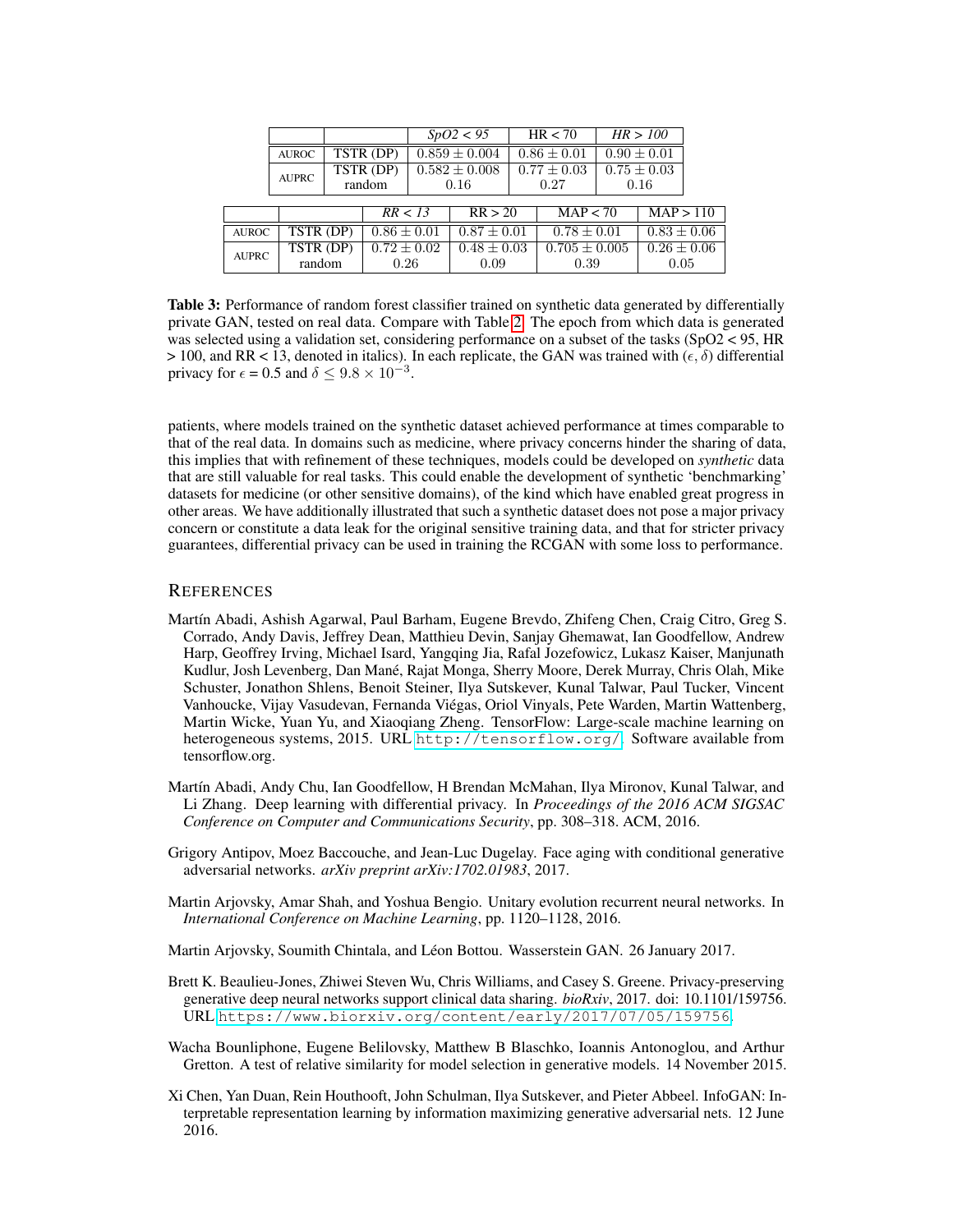- <span id="page-11-3"></span>Edward Choi, Siddharth Biswal, Bradley Malin, Jon Duke, Walter F Stewart, and Jimeng Sun. Generating multi-label discrete electronic health records using generative adversarial networks. 19 March 2017.
- <span id="page-11-18"></span>Cynthia Dwork, Krishnaram Kenthapadi, Frank McSherry, Ilya Mironov, and Moni Naor. Our data, ourselves: Privacy via distributed noise generation. In *Eurocrypt*, volume 4004, pp. 486–503. Springer, 2006.
- <span id="page-11-15"></span>Otto Fabius and Joost R van Amersfoort. Variational recurrent auto-encoders. *arXiv preprint arXiv:1412.6581*, 2014.
- <span id="page-11-1"></span>Jon Gauthier. Conditional generative adversarial nets for convolutional face generation. *Class Project for Stanford CS231N: Convolutional Neural Networks for Visual Recognition, Winter semester*, 2014(5):2, 2014.
- <span id="page-11-2"></span>Ian J Goodfellow, Jean Pouget-Abadie, Mehdi Mirza, Bing Xu, David Warde-Farley, Sherjil Ozair, Aaron Courville, and Yoshua Bengio. Generative adversarial networks. 10 June 2014.
- <span id="page-11-12"></span>Arthur Gretton, Karsten M Borgwardt, Malte Rasch, Bernhard Schölkopf, and Alex J Smola. A kernel method for the two-sample-problem. In *Advances in neural information processing systems*, pp. 513–520, 2007.
- <span id="page-11-9"></span>Ishaan Gulrajani, Faruk Ahmed, Martin Arjovsky, Vincent Dumoulin, and Aaron Courville. Improved training of wasserstein GANs. 31 March 2017.
- <span id="page-11-8"></span>Sepp Hochreiter and Jürgen Schmidhuber. Long short-term memory. *Neural computation*, 9(8): 1735–1780, 1997.
- <span id="page-11-10"></span>Stephanie L Hyland and Gunnar Rätsch. Learning unitary operators with help from u (n). In *AAAI 2017*, 2017.
- <span id="page-11-14"></span>Diederik P Kingma and Max Welling. Auto-encoding variational bayes. *arXiv preprint arXiv:1312.6114*, 2013.
- <span id="page-11-17"></span>Quoc V Le, Navdeep Jaitly, and Geoffrey E Hinton. A simple way to initialize recurrent networks of rectified linear units. *arXiv preprint arXiv:1504.00941*, 2015.
- <span id="page-11-0"></span>Christian Ledig, Lucas Theis, Ferenc Huszár, Jose Caballero, Andrew Cunningham, Alejandro Acosta, Andrew Aitken, Alykhan Tejani, Johannes Totz, Zehan Wang, et al. Photo-realistic single image super-resolution using a generative adversarial network. *arXiv preprint arXiv:1609.04802*, 2016.
- <span id="page-11-6"></span>Jiwei Li, Will Monroe, Tianlin Shi, Alan Ritter, and Dan Jurafsky. Adversarial learning for neural dialogue generation. *arXiv preprint arXiv:1701.06547*, 2017.
- <span id="page-11-13"></span>Yujia Li, Kevin Swersky, and Richard Zemel. Generative moment matching networks. 10 February 2015.
- <span id="page-11-5"></span>Mehdi Mirza and Simon Osindero. Conditional generative adversarial nets. *arXiv preprint arXiv:1411.1784*, 2014.
- <span id="page-11-4"></span>Olof Mogren. C-RNN-GAN: Continuous recurrent neural networks with adversarial training. 29 November 2016.
- <span id="page-11-16"></span>Aaron van den Oord, Nal Kalchbrenner, and Koray Kavukcuoglu. Pixel recurrent neural networks. *arXiv preprint arXiv:1601.06759*, 2016.
- <span id="page-11-7"></span>Nicolas Papernot, Martín Abadi, Úlfar Erlingsson, Ian Goodfellow, and Kunal Talwar. Semisupervised knowledge transfer for deep learning from private training data. *arXiv preprint arXiv:1610.05755*, 2016.
- <span id="page-11-11"></span>F. Pedregosa, G. Varoquaux, A. Gramfort, V. Michel, B. Thirion, O. Grisel, M. Blondel, P. Prettenhofer, R. Weiss, V. Dubourg, J. Vanderplas, A. Passos, D. Cournapeau, M. Brucher, M. Perrot, and E. Duchesnay. Scikit-learn: Machine learning in Python. *Journal of Machine Learning Research*, 12:2825–2830, 2011.